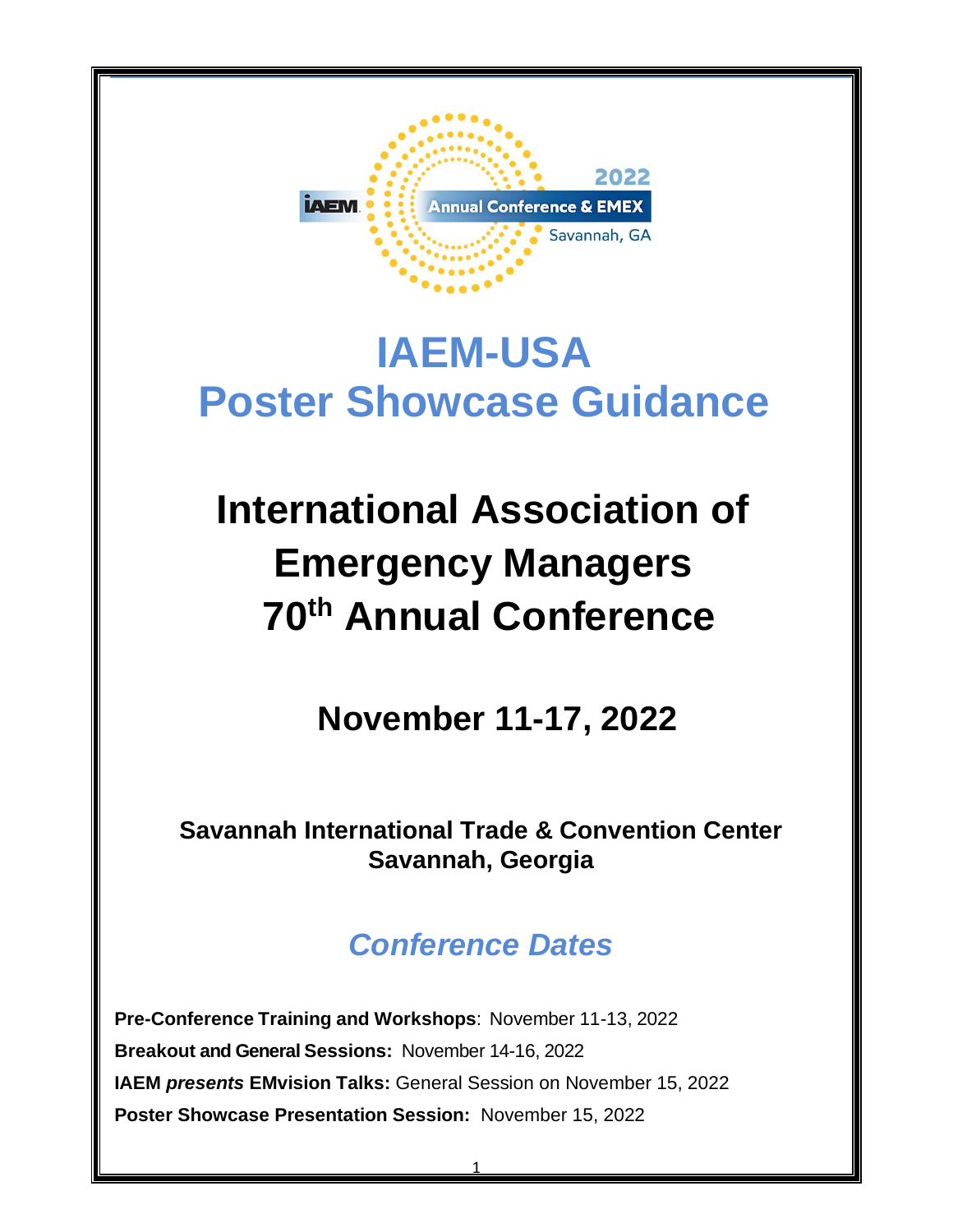| <b>Important Dates for Poster Showcase</b>                                                                  |                                                            |  |
|-------------------------------------------------------------------------------------------------------------|------------------------------------------------------------|--|
| <b>Participants</b>                                                                                         |                                                            |  |
| Call for Speakers opens                                                                                     | March 21, 2022                                             |  |
| <b>Call for Speakers closes</b>                                                                             | April 22, 2021 at 11:59:59 PM CST                          |  |
| IAEM notifies participants of<br>selections                                                                 | June 1, 2022                                               |  |
| Participants can contact IAEM to<br>receive presentation and poster<br>development feedback and<br>coaching | June 1 – September 30, 2022                                |  |
| Final PDF image of poster due                                                                               | September 30, 2022                                         |  |
| 4-minute recording of poster<br>presentation due                                                            | September 30, 2022                                         |  |
| <b>Virtual Poster Showcase</b><br><b>Evaluation Session for the</b><br><b>Competitive Division</b>          | October 18-20, 2022                                        |  |
| Poster set up deadline                                                                                      | Monday, November 14 by<br>8:00 AM ET                       |  |
| <b>Poster Showcase presentation</b><br>session for conference attendees                                     | Tuesday, November 15th during the<br>morning program break |  |
| Poster removal deadline                                                                                     | Wednesday, November 16th by<br>2:00 PM ET                  |  |

# *Poster Showcase – What is it?*

The purpose of the Poster Showcase presentation is to convey to a wide audience the significance of an individual's research project, practice, or general findings to practitioners and scholars in the emergency management community, as well as the general public.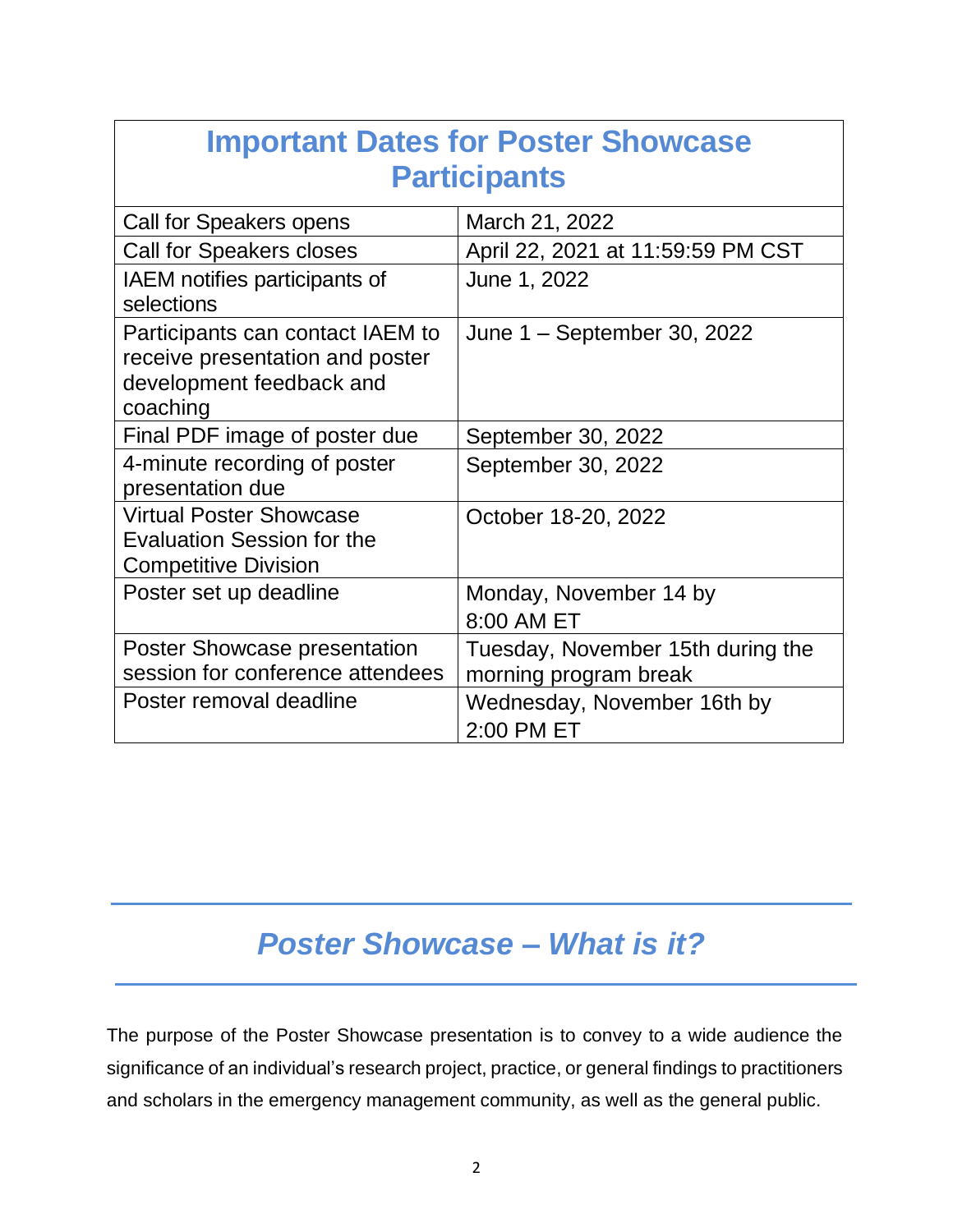The Poster Showcase is open to students, academics, and practitioners. IAEM recognizes much of the work happening across the industry happens at an organizational level, *however*, the Poster Showcase is an opportunity to share the work of individuals, not organizations.

Participants chosen to display their posters will receive certificates of participation that document credit towards the IAEM Certification Program under Professional Contribution Category F, Speaking.

Participants may not endorse brand names, specific products or government, commercial or non-profit organizations in their presentation.

*Under no circumstances may this platform be used as a place for direct promotion of a participant's product, service or organization. Any participant who violates this policy jeopardizes his or her opportunity to present at future IAEM conferences.*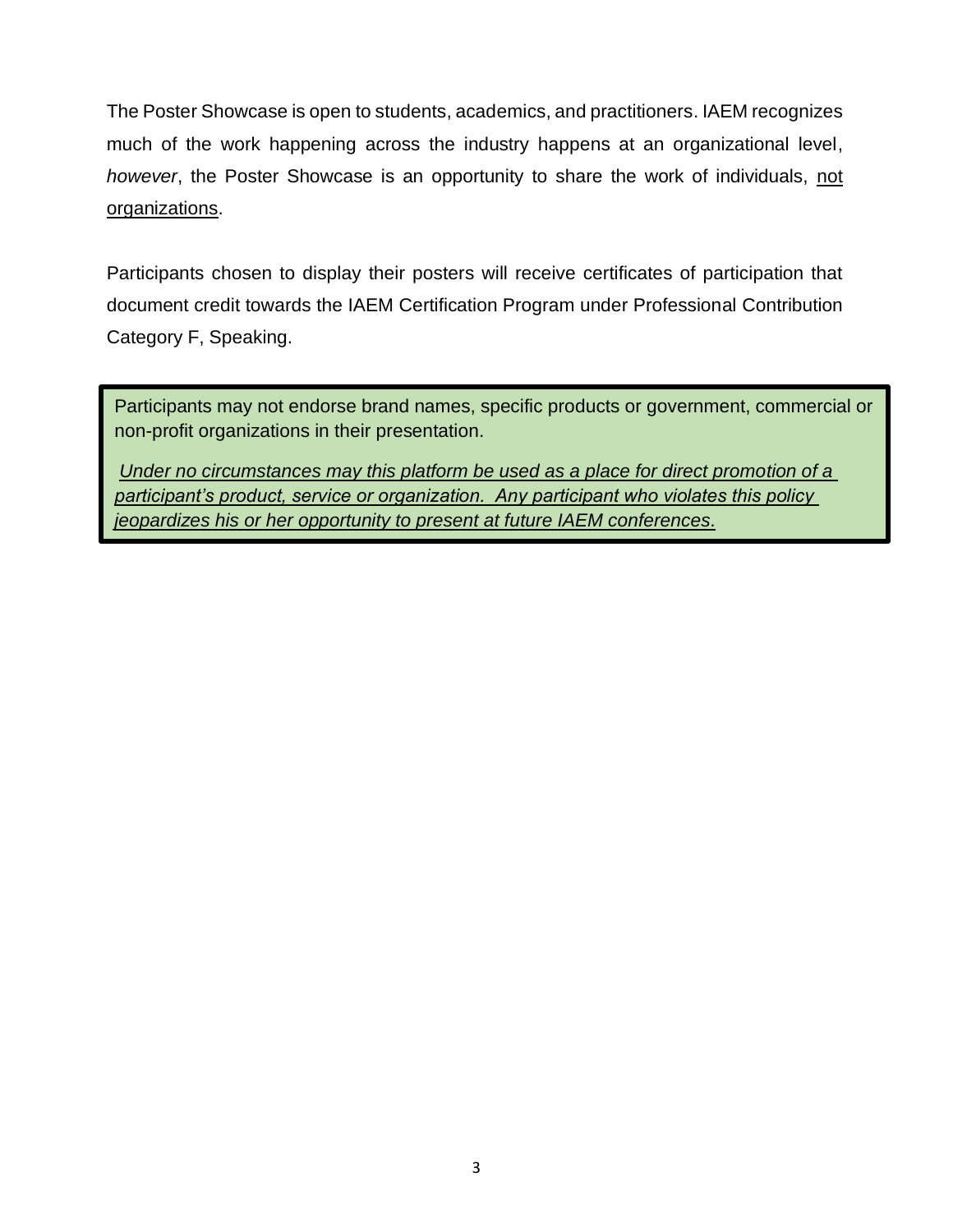# *Division Selection*

Entrants must select to showcase their work in either the Non-Competitive or Competitive Divisions. *Only one entry per person.*

### **Non-Competitive Division**

The Non-Competitive Division is for those who want to share their knowledge or findings obtained through experience and/or research in practice without the competitive evaluation.

### **Competitive Division**

All participants in the Competitive Division will present their poster in front of a group of evaluators who will determine if the participants satisfied the requirements of a gold, silver, or bronze standard. Participants can enter in one of three categories.



# **Student Eligibility and Requirements** All student participants must submit a letter from their academic institution showing enrollment in the 2021-2022 academic calendar year.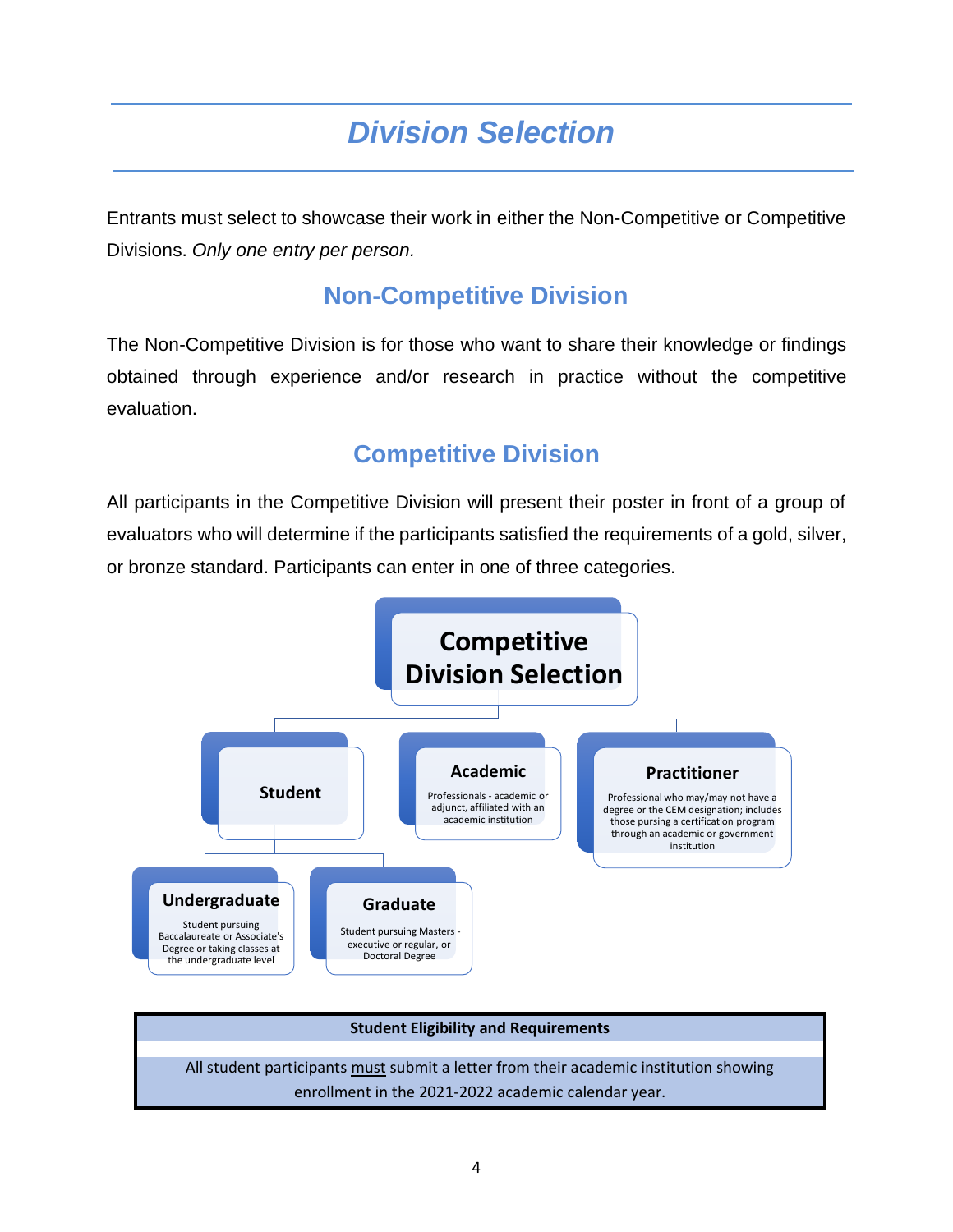# *Submission Requirements*

Those interested in submitting should develop the following for the IAEM submission portal.



#### **Participants notified of selection into the Poster Showcase by June 1, 2022**

- **Heading**: Title of abstract, name of presenter, affiliation, address, phone numbers, a primary and alternate email address, and participation category. Choose the participation category from list below
	- $\circ$  Competitive Division Practitioner
	- $\circ$  Competitive Division Academic
	- $\circ$  Competitive Division Graduate Student
	- o Competitive Division Undergraduate Student
	- o Non-Competitive Division
- **Abstract and Title Length**:
	- o Abstracts maximum 2000 characters, including spaces
	- o Titles maximum 150 characters, including spaces
	- $\circ$  The Selection Committee reserves the right to edit abstracts, if necessary, for clarity, grammar, or proper usage.
- **Presentation Theme:** The presentation theme must reflect research, experience, practice, or findings connected to emergency management or related fields.
- **List of Collaborators, Advisor(s), and Department(s)** assisting with this research.
- **Identify funding sources,** if any.
- **Identify the Institutional Review Board Proof of regulatory committee approva**l, if required

**Deadline** – April 22nd at 11:59:59 PM CST (no exceptions)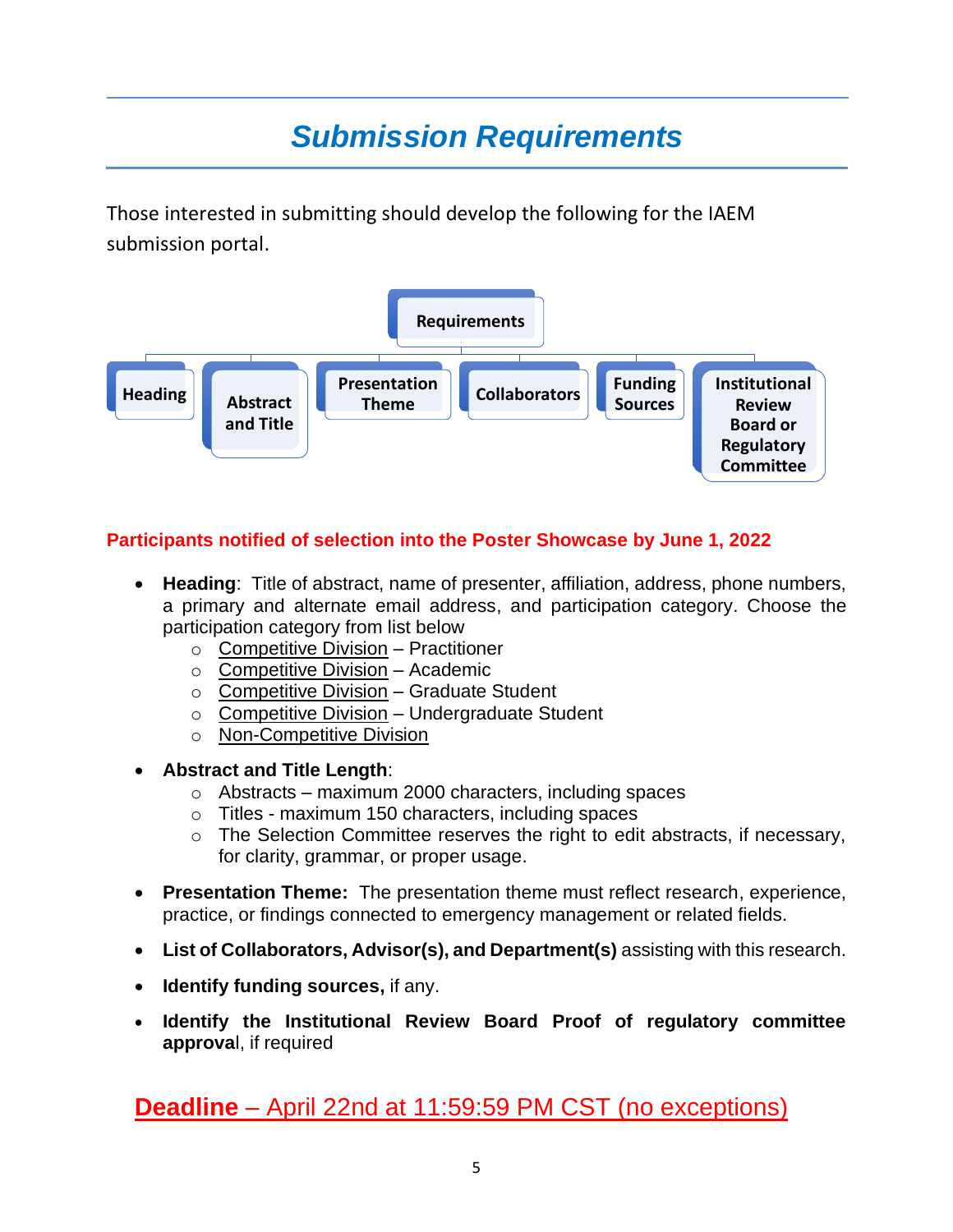## **How to Submit**

- 1. Navigate to <https://www.iaem.org/>
	- a. If you are an IAEM member login into the website
	- b. If you are not a member you will need to create a guest account
		- i. Select "Login" at top left
		- ii. Select "Register" to create a guest account
- 2. Once logged in click on the Dashboard tab of the menu ribbon, then click on "Membership Dashboard" on the left-hand side menu and select "Speaker Submission"
- 3. There are four pages to the submission form. Speaker Information, Submission Information, Additional Details, and Speaker Agreement.
- 4. Speaker Information: Complete any missing information. Fields marked with an \* are required. **Fields required:**
	- a. Prefix, first and last name;
	- b. Job title, department and organization where employed;
	- c. Complete mailing address;
	- d. Work and cell phone numbers, and email address; and
	- e. Bio (max. no. of characters including spaces = 1200).

After entering all this information, at the bottom right hand side of the page, click "next".

5. Submission Information: **First**, select "AC 22 Poster Showcase" in the Event Group field. Next, complete all required fields regarding your abstract.



- a. Title (max. no. of characters including spaces = 150)
- b. Abstract (max. no. of characters including spaces = 2000)
- c. Upload your enrollment Letter from your academic institution, if entering one of the Student Categories.

After entering all this information, at the bottom right hand side of the page, click "next".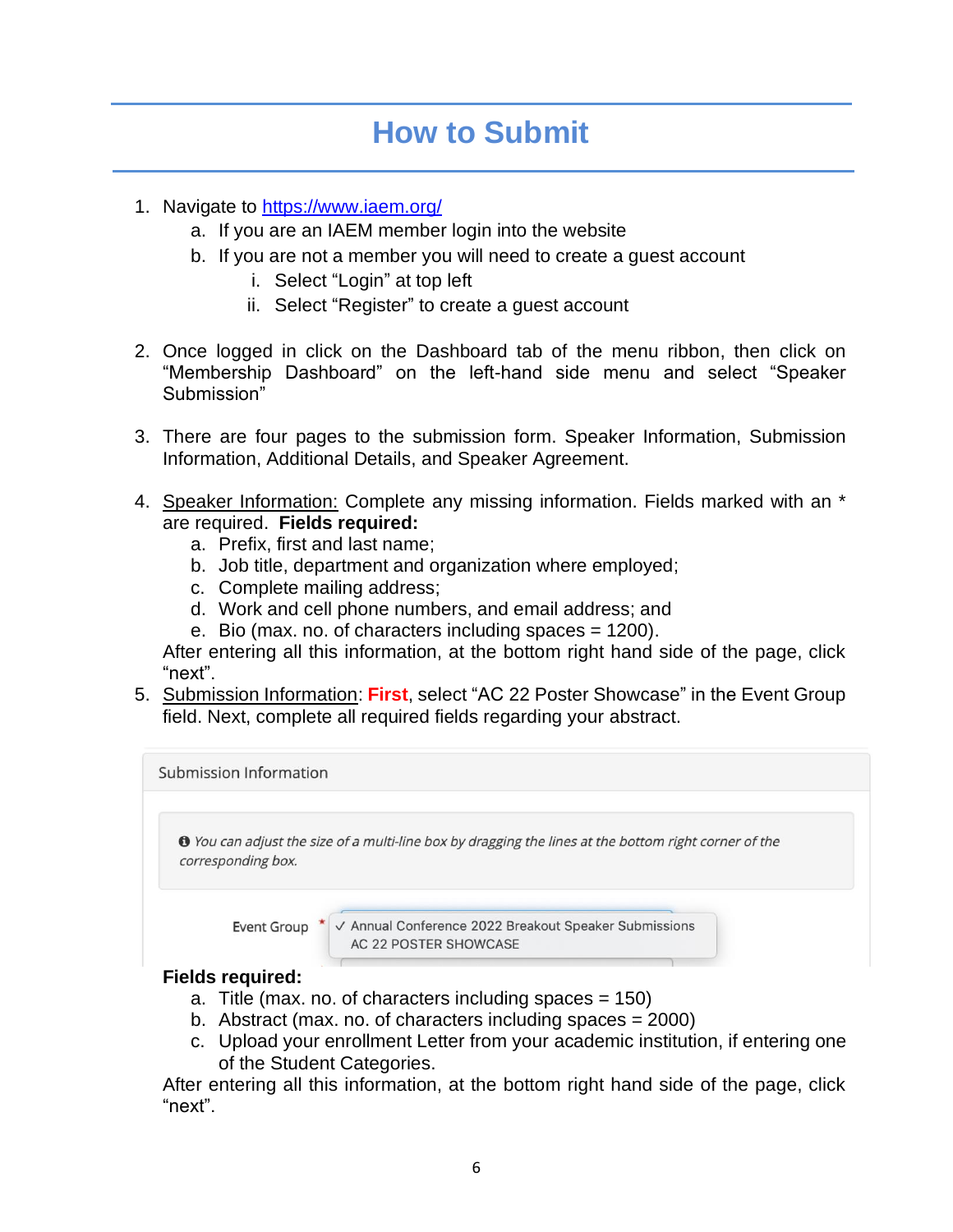- 6. Additional Details: Complete this page regarding:
	- a. Your participation category;
	- b. Presentation theme;
	- c. List any collaborators, advisor(s) and department(s) that assisted with this research;
	- d. **I**dentify funding sources, if any;
	- e. Identify the Institutional Review Board Proof of regulatory committee approval, if required; and
	- f. Provide an alternate email address.

After entering all this information, at the bottom right hand side of the page, click "next".

- 7. Speaker Agreement: Click the radio buttons to agree to IAEM's speaker policies.
- 8. Once you are done with all sections, you *must* click "Preview Submission" before submitting your proposal. If you are missing required fields or there are errors, a pop up box will note the page and section that is missing. Complete the fields and/or correct the errors.
- 9. Submit your proposal to participate in the Poster Showcase at the IAEM 2022 Annual Conference by clicking on "Submit" at the bottom right side of the page. You will receive a Submission Confirmation page and a confirmation email.

### *Poster Requirements*

If your proposal is selected, you will be required to attend the conference and bring your Poster with you to the conference.

A final pdf image of the poster is due by September 30, 2022 and will be reviewed for compliance with Poster Showcase Guidelines. All participants must create a four-minute video overviewing their poster and research. If in the Competitive Division, this video will be sent to the evaluators to review prior to the evaluation session with participants.

### **Poster Must Include the Following:**

- Poster Showcase #IAEM22 Top left corner
- Participant's name Top right corner
- Small organizational logo (not mandatory) top right corner
- Short presentation title Center, top
- Participation Category
	- o Competitive Division Student (undergraduate or graduate), Academic, **Practitioner**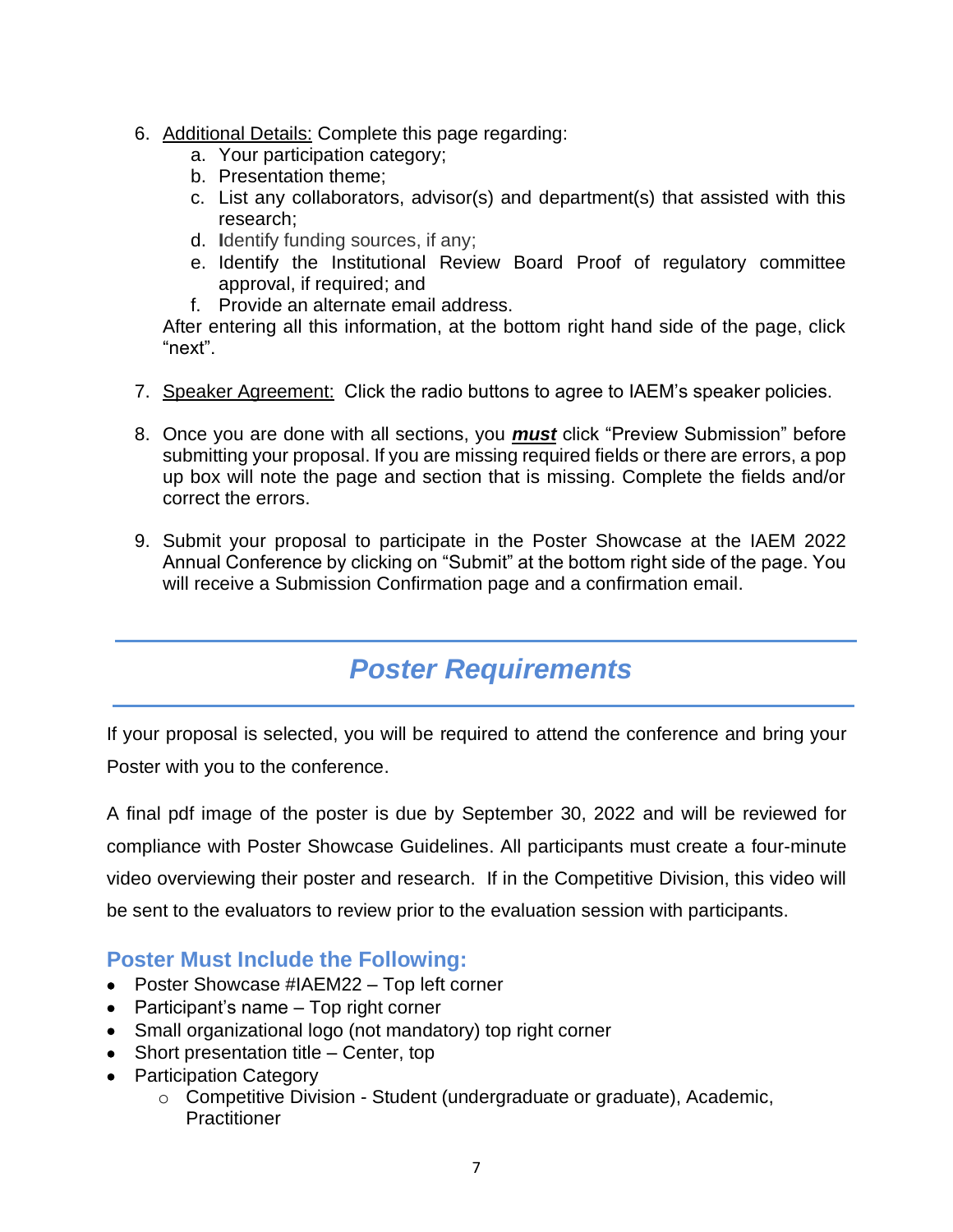o Non-Competitive Division

| <b>Poster Title</b>                                 |                   |
|-----------------------------------------------------|-------------------|
| <b>Poster Showcase</b>                              | First & Last Name |
| #iaem22                                             | Logo              |
|                                                     | Category          |
| Poster Body – graphs, charts, text, citations, etc. |                   |

### **Poster Guidance**

- Poster dimensions: 4' feet wide X 3' feet high.
- There should be a balance of text, images, and white space.
- The poster should be attention grabbing.
- It should be readable from a distance of four (4) to six (6) feet.
- It should be free of errors.
- Posters are expected to be developed specifically for the IAEM conference.
- Resources and examples for Posters can be found in Appendix 1.



The design of the poster presentation is at the participant's discretion, **within the requirements set forth above**.

While a participant may receive minor assistance to develop the poster, the presentation must be the participant's original work and not that of others, including their professors, mentors, or colleagues.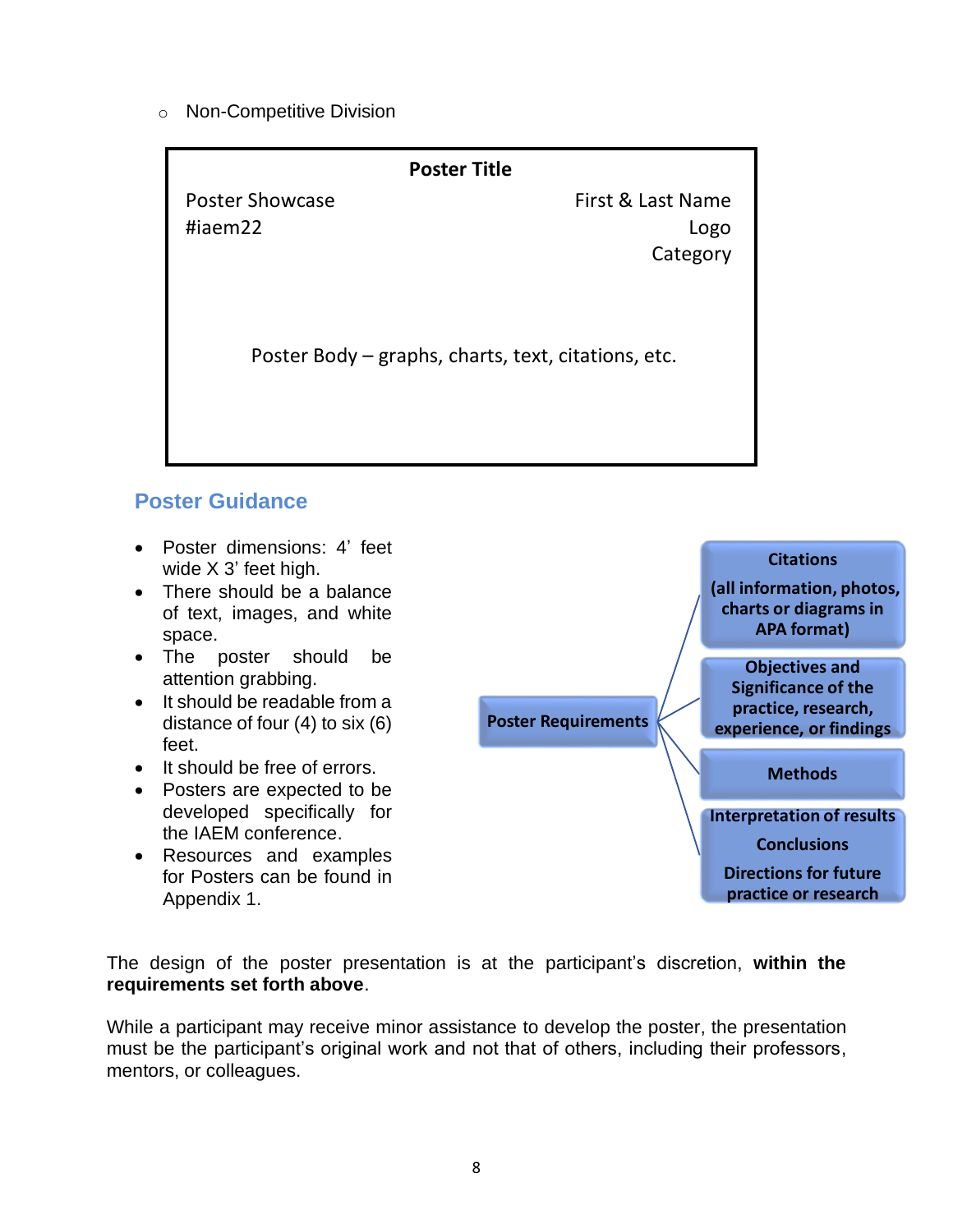### *On-site Logistics*

- All Posters must be set up for display by Monday, November 14 at 8:00 a.m. ET.
- The Posters will be displayed in a highly desirable location with heavy attendee traffic, possibly near the registration area/entrance to EMEX (Expo Hall). Facility limitations and areas of egress and ingress may affect poster display. Further directions will be provided at a later date.
- All participants in both the Competitive and Non-Competitive Divisions must be available by their Posters during the Poster Showcase Presentation Session on Tuesday, November 15th during the morning program break to answer questions from attendees.

### *Coaching Available*

All participants in both the competitive and non-competitive divisions will have the opportunity to consult with a coach who can provide feedback on poster development, on-site oral presentation skills, or answer any questions in relation to evaluating guidelines. Participants must contact Julie Husk, Conference Manager at [julie@iaem.com](mailto:julie@iaem.com) between June  $1 -$  September 30, 2022 to be assigned a coaching representative.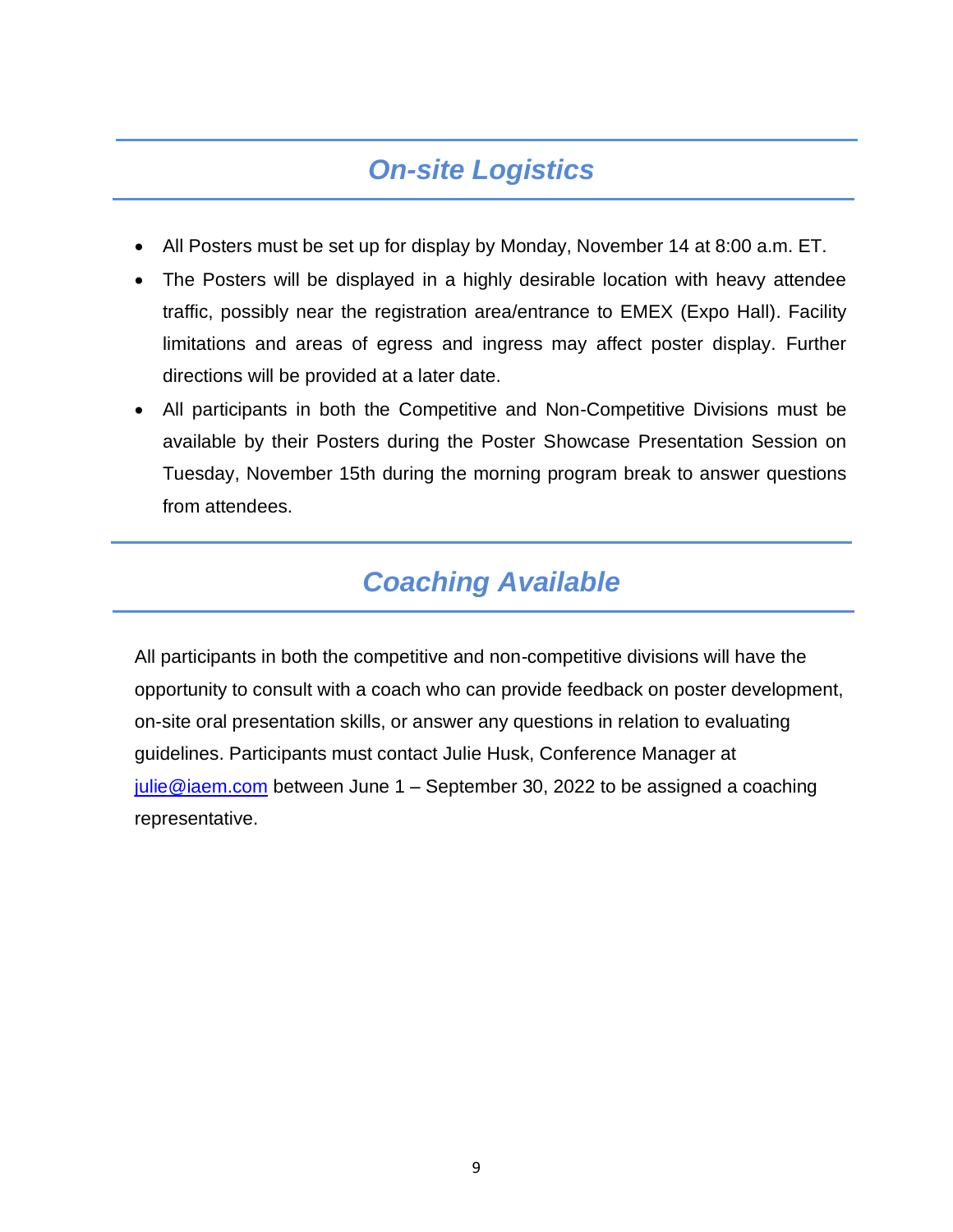### *Oral Presentation Guidelines for Competitive Division*

Ξ

- A select panel of evaluators will assess the poster pdf and the recorded 4-minute presentation prior to the evaluation session of each participant.
- During October 18 20, 2022, participants in the Competitive Division will partake in a virtual evaluation session. Exact time slots and logistics will be provided in the near future.
- The evaluation session will be limited to up to 15 minutes of Q&A. Not all sessions will last the full 15 minutes. A member of the evaluating panel will serve as the timekeeper and will notify the presenter at 10 minutes, and then when the 15 minutes have ended.
- During the evaluation session, participants in the Competitive Division should expect questions concerning research methods used, significance of the content for practicing emergency managers, controversial aspects of the findings, and future directions for research based on the current findings.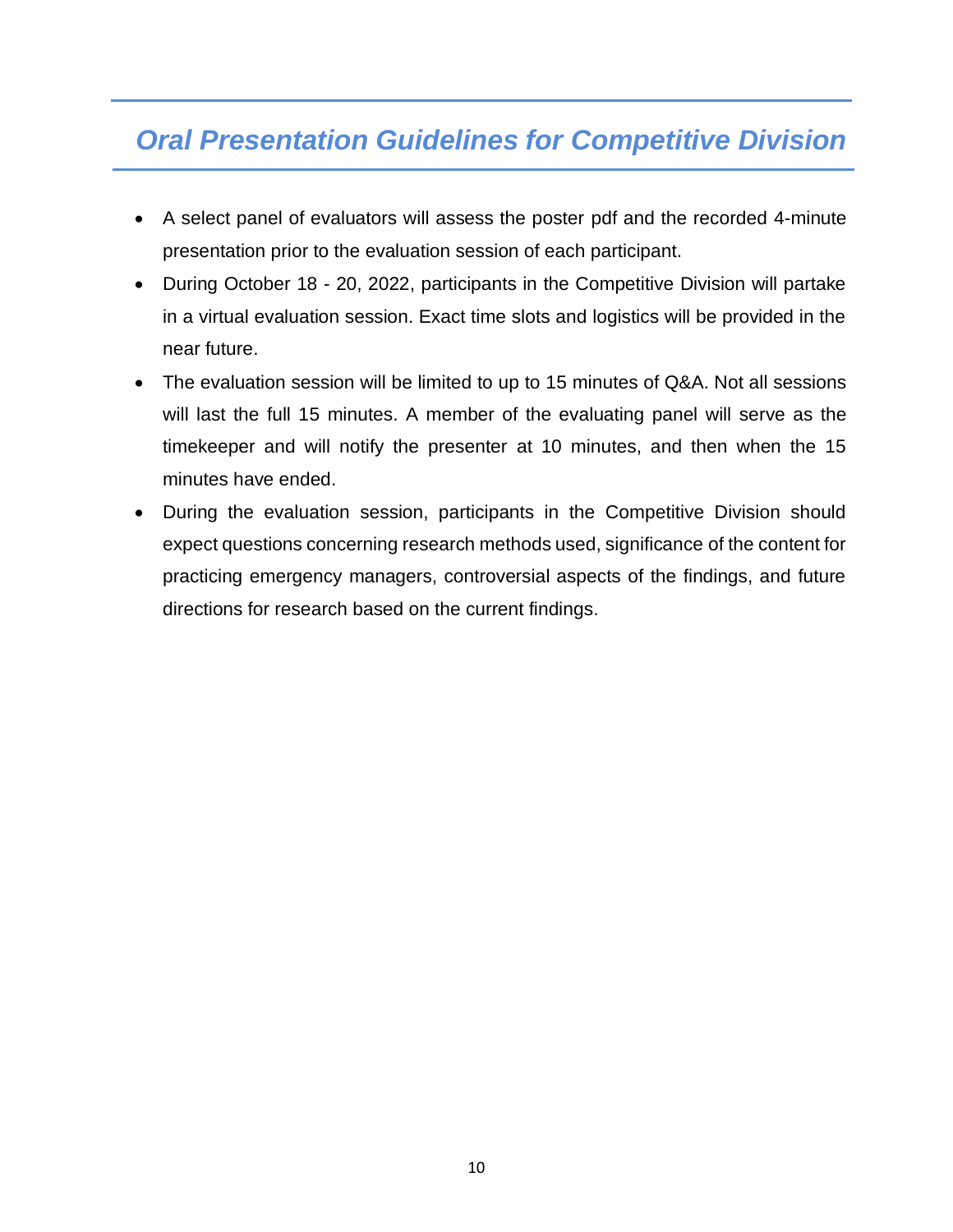## *Evaluating Criteria for the Competitive Division*

The purpose of the Poster Showcase presentation is to convey to a wide audience the significance of your research project, practice, or general findings to practitioners and scholars in the emergency management community, as well as the public.

#### **Presentations will be evaluated on their quality in three areas:**

#### **Content (50%)**

10 points - Topic/Objectives/Research Question/ Hypotheses/Methods

10 points Literature Review/References/Context

10 points Analysis (figures/tables/ well-explained)

10 points Findings, Next Steps and Conclusions

10 points Significance of topic for EM professionals

#### **Poster (Visual) Display (20%)**

5 points Poster is easily read, and not too congested

5 points Free of errors (grammar and spelling, etc.)

5 points Attractive design, layout, neatness, attention grabbing (photos, charts, diagrams, etc.)

5 points Logical layout

#### **Oral Description and Discussion (30%)**

5 points Within 4 minutes +15 for questions (video and evaluation)

5 points Encourages questions/ Answers questions (video and evaluation)

5 points Speaks naturally, with enthusiasm, confidence, and professionalism

5 points Organized, logical flow

5 points Eye contact (speaks to camera in video, and evaluators during evaluation session)

5 points Layman's terms; no jargon

Total  $100\% = 100$  points possible.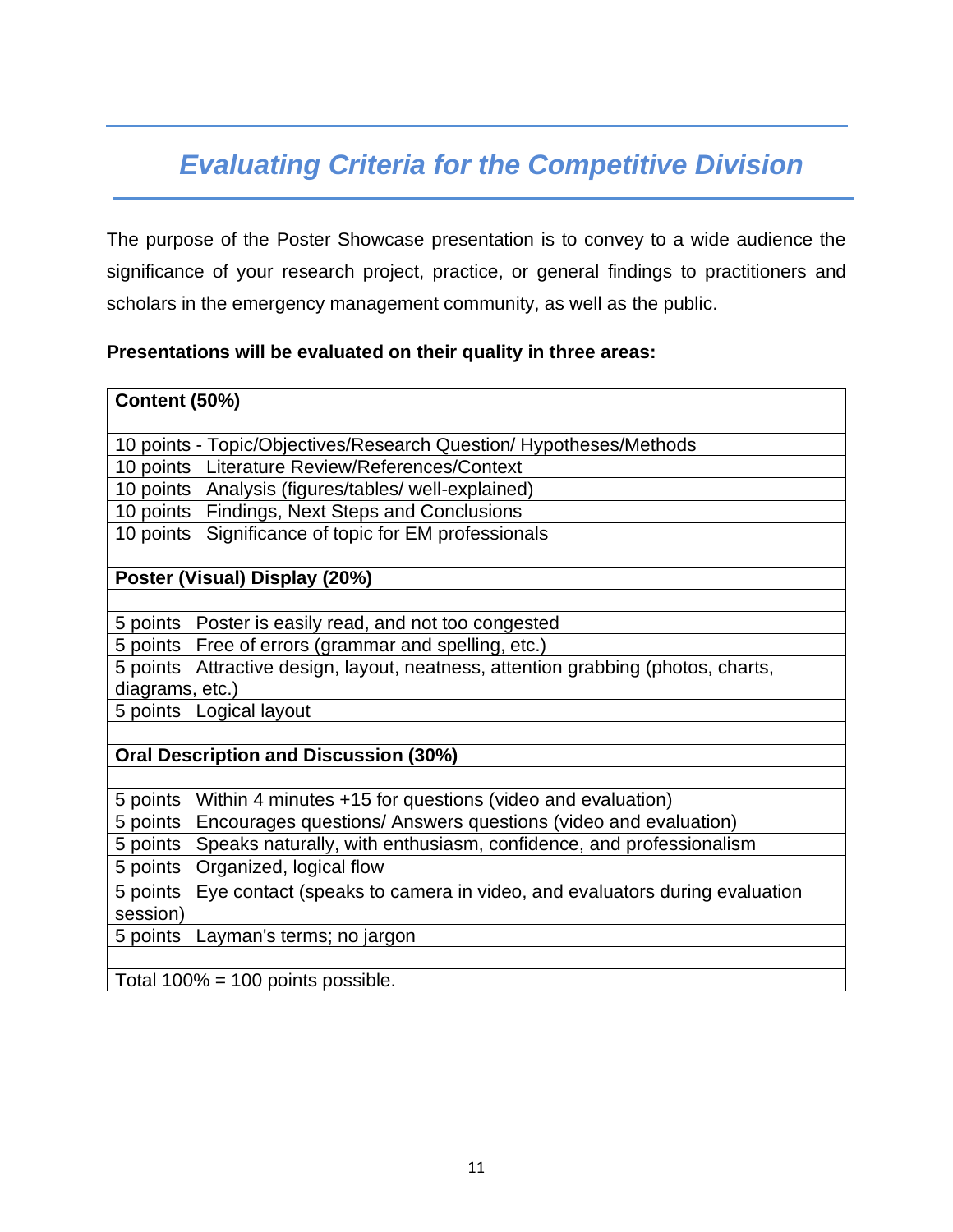### *Structure for Standards of Recognition in the Competitive Division*

**Recognition from IAEM will be given as follows: Gold, Silver, and Bronze for all competitive categories. Participants must meet the threshold of 90 – 100 points to satisfy the Gold standard, 80 – 89 points to meet the Silver standard and 70 – 79 points to meet the Bronze standard.** 

Participants will receive a Certificate of Recognition based on the standard he or she has met.

There may be more than one participant in a category who has met the requirements of a gold, silver or bronze standard. Not all participants may be found to have met the minimum standard for recognition.

All participants will receive a certificate of participation that documents credit towards the IAEM Certification Program under Professional Contribution Category F, Speaking.

#### **Announcement of IAEM Recognition Results**

• For those who achieve Gold, Silver, or Bronze recognition, a gold, silver or bronze ribbon will be attached to the respective posters once they are displayed in the convention center on Monday, November 14, 2022. A complete list of those achieving any level of recognition will be posted to the Poster Showcase page of the IAEM 70<sup>th</sup> Annual Conference website and in the IAEM2Go mobile app.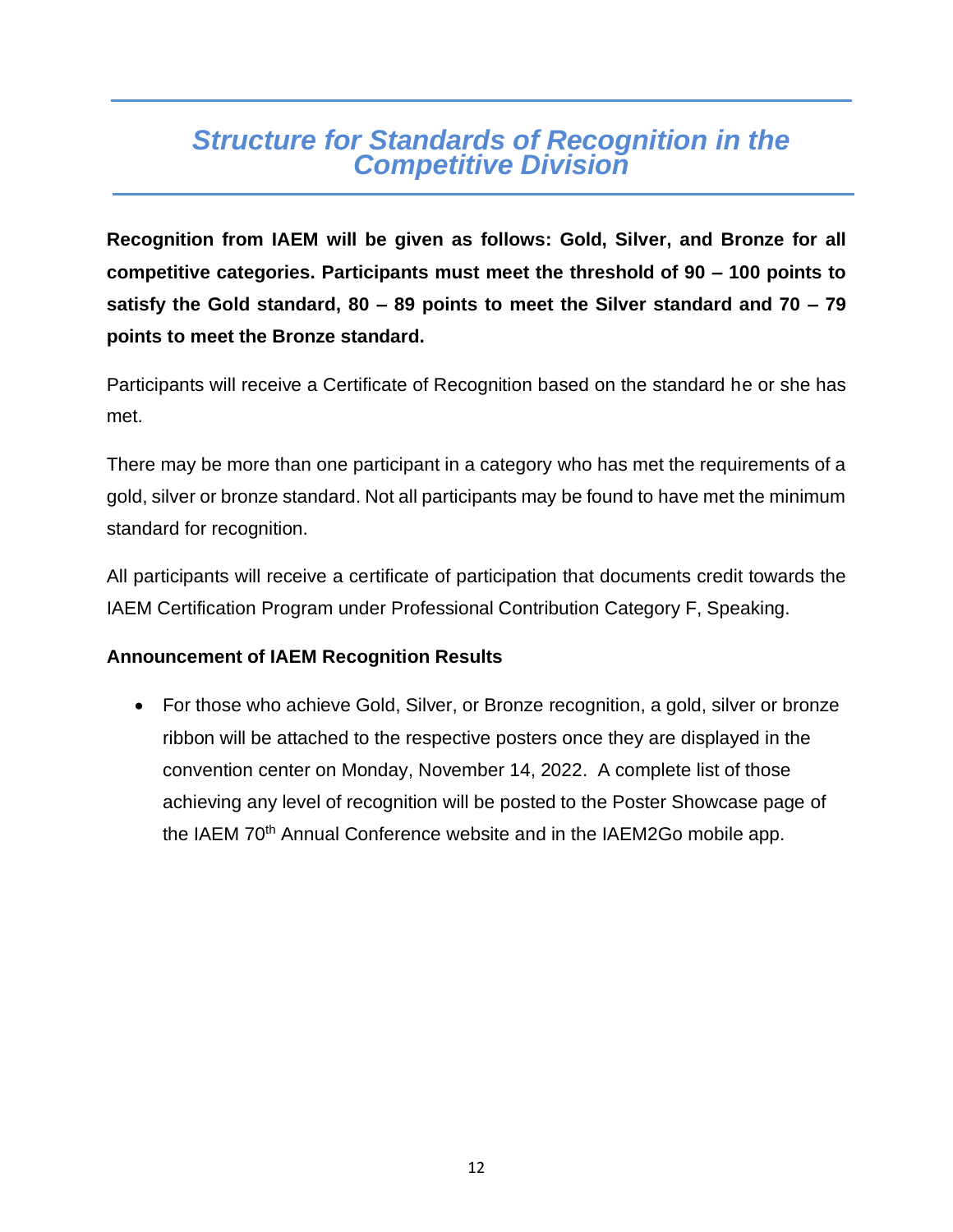*Resources and Examples of Academic Posters*

#### <http://guides.nyu.edu/posters>

<http://www.utexas.edu/ugs/our/poster>

<https://nau.edu/Undergraduate-Research/Poster-Presentation-Tips/>